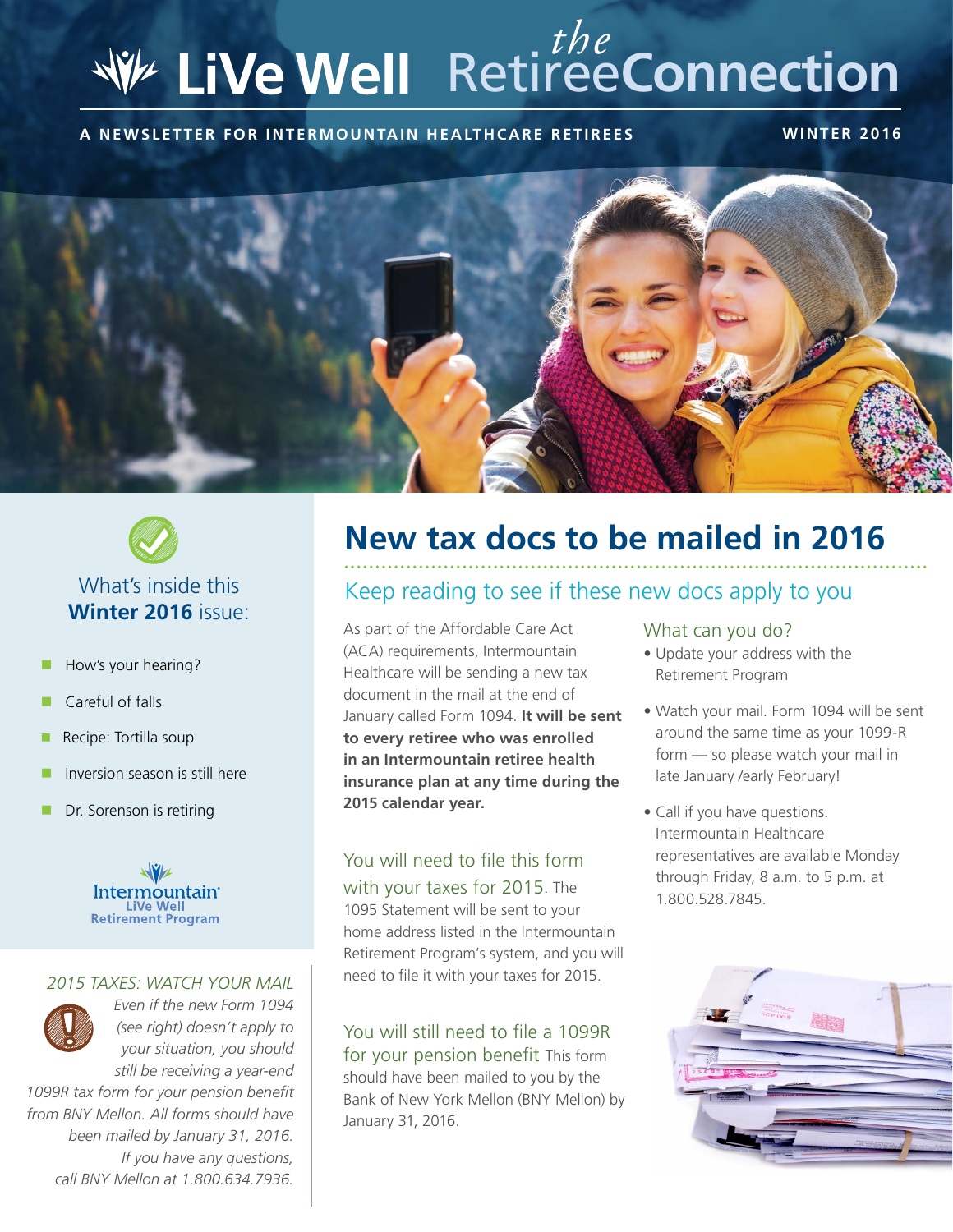## **Be aware of inversions during winter**

## Air you can taste and smell isn't good to breathe

*Inversions plague the Wasatch Front, Uintah Basin, and Cache Valley for days to weeks in the winter months. Inversions result when warm air traps polluted cold air in mountain valleys (see image to the right). Winter temperature inversions result in the nasty haze we see, taste, and smell when we're outdoors.*

This poor air quality can put people with pre-existing conditions such as heart disease, stroke, asthma, and chronic obstructive pulmonary disease at risk. However, healthy people are at risk too.

#### **What Intermountain is doing to help the community**

**breathe easy.** Intermountain's Air Quality and Health Development Team, a partnership between LiVe

Well and the Office of Sustainability, has been working to develop an Outdoor Air Quality and Healthcare Process Model to inform and guide clinicians, as well as a number of patient fact sheets. Each of the fact sheets includes the air quality index diagram to provide guidance to patients regarding exposure (as illustrated in the figure on page 4).

*Continued on page 4*



*How do I get daily updates on air quality? The air quality index from the Environmental Protection Agency is reported daily on both the radio and television. You can also download the airnow.gov app for your smart phone, and receive the air quality index for an entered zip code.*

## **Considering a financial advisor? Consider this**

Someone's trying to sell you financial services — perhaps a self-described financial advisor, planner, or some other name.

#### **Consider a few things first:**

- $\blacksquare$  If you have questions about your Intermountain Healthcare benefits, contact our office. We're the best source of information about your pension and retirement savings. Be skeptical of any financial planner who claims to be an expert on Intermountain's benefits.
- $\blacksquare$  If you decide to use a financial advisor, do your homework first. Ask for documentation of services provided and all compensation the financial planner will receive. Ask about qualifications and credentials. Financial planners aren't regulated; anyone can claim to be one. There are many designations and certifications that indicate a financial planner has met standards.

To find a financial planner or learn more go to: www.napfa.org or www.cfp.net/find/ *Source: urs.org*







*Ready in: 30 minutes*

*Source: intermountain.net*

Recipe: Tortilla Soup

Ingredients: ½C chopped onions, 4oz. chopped green chilies, 4C chicken broth, 2C long-grain white rice cooked, 10oz tomatoes & green chilies undrained, 10oz tomatoes & green<br>1T lime juice, tortilla chips<br>1T lime juice, tortilla chips

Instructions: In a large saucepan, cook onions & chilies until tender. Add broth, rice, tomatoes & chicken. Mix well. Bring to a boil. Reduce heat. Cover and simmer for 20 minutes. Stir in lime juice. Top with tortilla chips.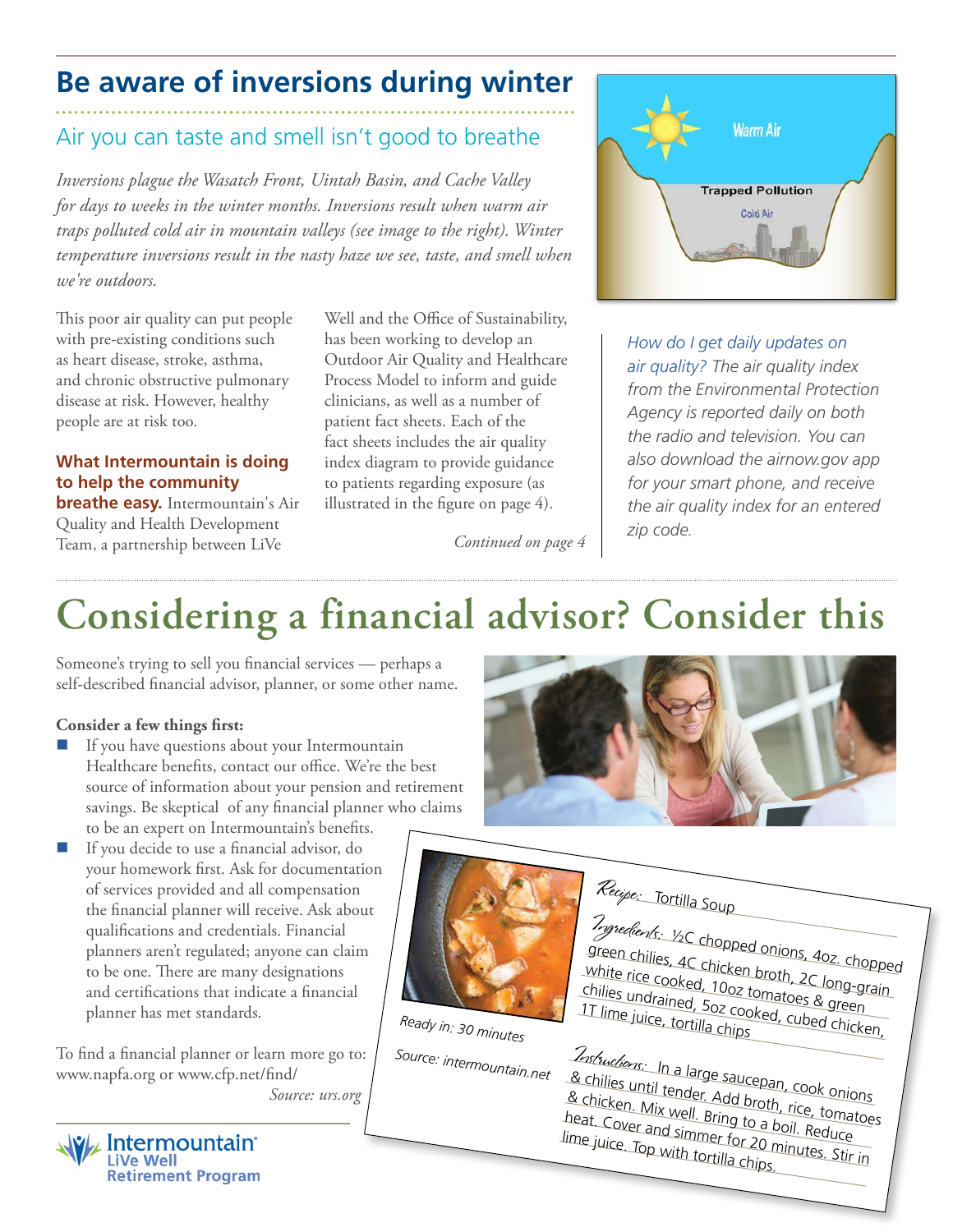## **How's your hearing? Ask your doctor**

### One test your doctor probably isn't doing

Think back to the last time you had a physical. Did the doctor ask you anything about your hearing? The answer is probably no. A 2011 analysis of studies on the effectiveness of hearing screening found that almost two-thirds of primary care physicians, including geriatricians, do not include a hearing screening in an annual physical.

Before you blame your doctor, you need to know that a 2012 report by the U.S. Preventive Services Task Force, a panel of federally appointed medical advisers, found insufficient evidence to recommend hearing loss screening for older adults.

This same report found that there was no risk in screening, that a simple, cost-free hearing test was effective, and that the rate of hearing aid use went up in patients who were screened by their primary care physician.

Despite this, the task force still could not recommend that older adults be regularly screened unless they complain of hearing problems.

Other studies have found that the primary care physician can play an important role in the identification and treatment of hearing loss.

*Source: aarp.org*



DON'T BE AFRAID TO ASK. This year, the Hearing Loss Association of America (HLAA) strongly recommended hearing screening in all adults during routine physicals.

For now, you may have to ask your doctor for a hearing screening. But patients shouldn't have to broach the subject. Many older people are unaware of the gradual encroachment of hearing loss and wouldn't think to ask for a screening.

A screening should be a standard part of any annual physical, especially for those over 65. If the screening shows a problem, the doctor should refer the patient to a hearing professional.



So, where do you stand?<br>
Length of time resolution is kept



## Tread carefully Steps to avoiding falls

Between 2000 and 2013, the number of older adults who died from falls each year more than doubled, from 10,273 to 25,464. Millions more are injured. The fast-growing toll from falling reflects the aging of boomers, and people living longer with chronic disease.

#### Here's some advice to help you stay on your feet

- **Balance stand.** Stand on one foot while brushing your teeth and hold your weight on one leg for 30 seconds or longer. Then switch sides.
- **Toe the line.** Walk heel-to-toe by positioning your heel in front of the toes on your opposite foot each time you take a step.
- **Sit and stand.** Get up from a chair and then sit back down. Repeat.
- **At the gym.** Ask a trainer to teach you exercises using balance balls or boards. Or join a yoga, tai chi or Pilates class.
- **Strength training.** Using weights or resistance bands can improve balance while also improving muscle tone and bone strength.

#### Danger Zones

- **Invisible ice.** Black ice can build up on driveways and streets near car doors and along the paths you walk.
- **Slippery when wet.** Consider having a grab bar installed on the wall to help with balance when getting in and out of the tub.
- **Home pathway perils.** Loose rugs or carpeting can cause a fall — and so can slick hardwood floors.
- **Keep a clear head.** Don't try to get out of bed too quickly. Sit up, and make sure you aren't too dizzy to rise.

#### **HOW'S YOUR 2016 NEW YEAR'S RESOLUTION COMING ALONG?**

According to statisticbrain.com, only 64% of people who make New Year's Resolutions this year will actually keep those resolutions past the first month.